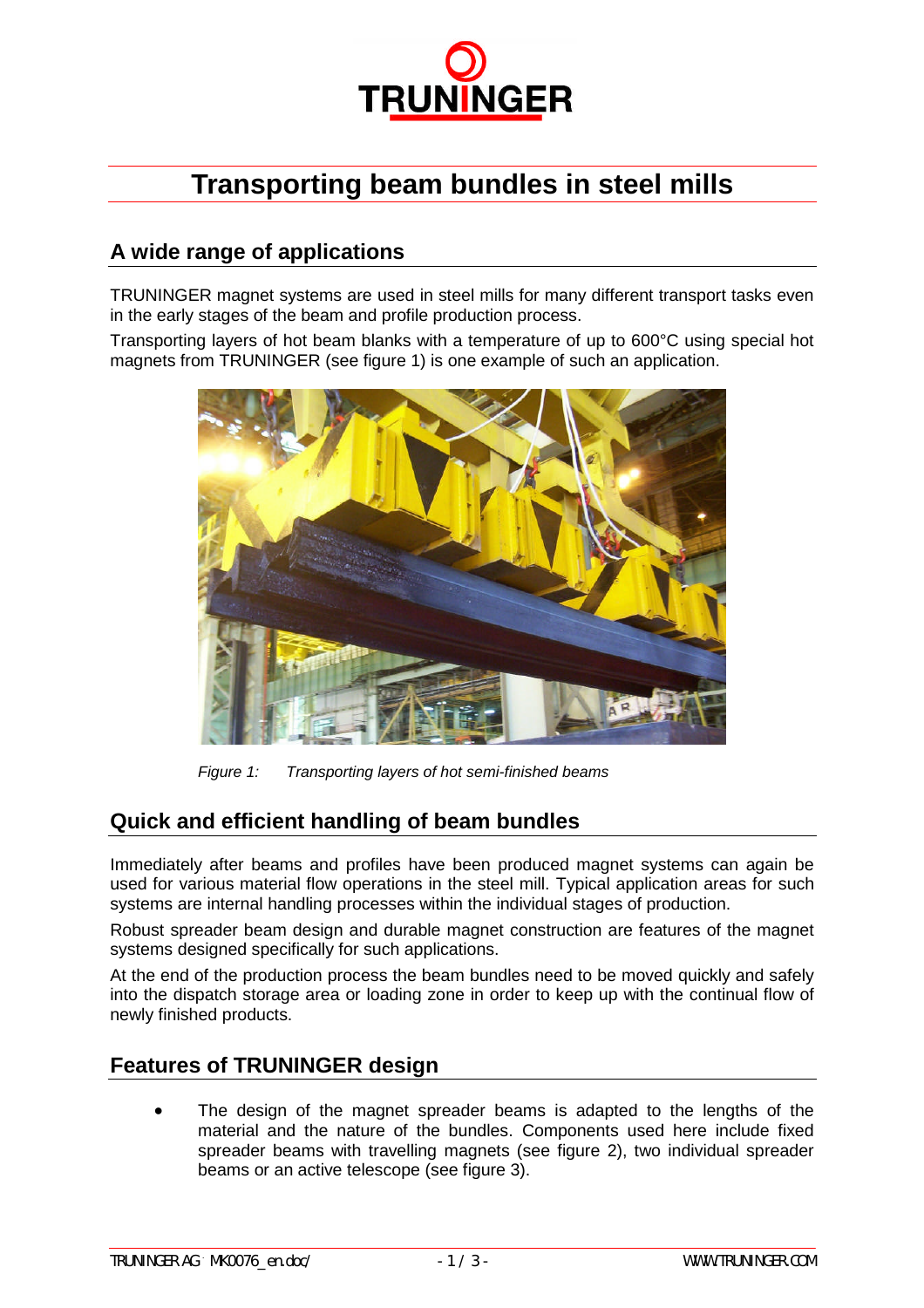



*Figure 2: Magnet spreader beam used to move beam bundles to the dispatch storage area*

- The magnet controller enables the magnets to be moved automatically and to be positioned correctly according to different material lengths. This minimises any load deflection and guarantees safe transport.
- Magnets that can be rotated or moved to the side allow flexible adaptation to bundle width.



*Figure 3: Dispatching and loading 3 bundles of beams in a single operation*